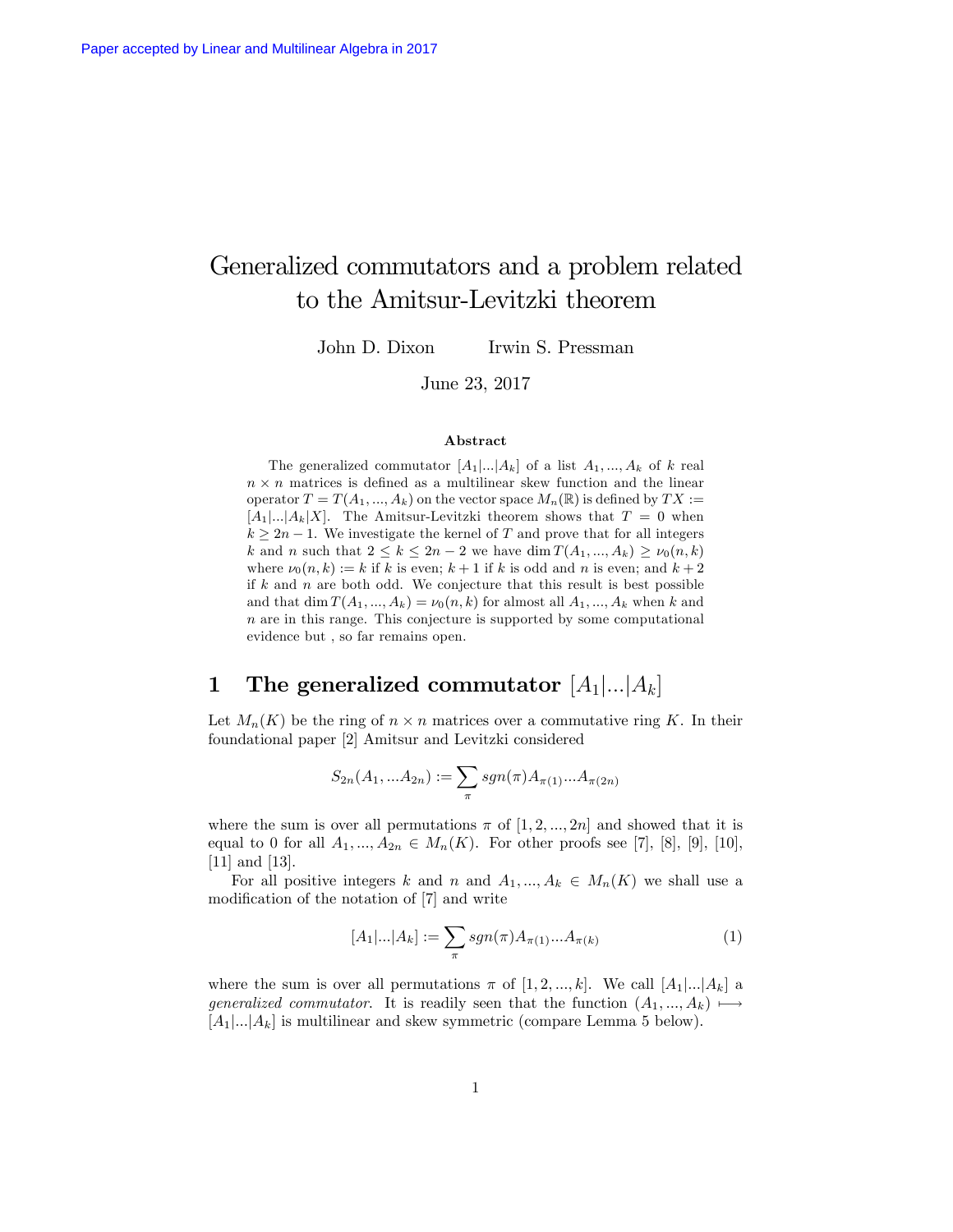Consider the linear operator  $T := T(A_1, ..., A_k)$  on  $M_n(K)$  defined by  $TX :=$  $[A_1]...A_k]X$ . The object of this paper is to investigate properties of T, particularly its kernel  $V(A_1,...,A_k) := \ker T$ . When  $k = 2n - 1$  then  $T = 0$  by the Amitsur-Levitzki theorem, and a simple induction argument using (2) below shows that  $T = 0$  for all  $k \geq 2n - 1$ , so we can restrict ourselves to the case where  $k \leq 2n - 2$ . On the other hand, if  $k = 1$  then ker T is equal to the centralizer of  $A_1$  and so is a well studied subspace. In the remainder of this paper we shall show that for the other values of  $k$  there is evidence that the following is true.

**Conjecture 1** Suppose that  $2 \leq k \leq 2n - 2$ . Then for almost all choices of  $A_1, ..., A_k \in M_n(\mathbb{R})$  the dimension d of the kernel  $V(A_1, ..., A_k)$  is given by  $d = k$ if k is even,  $d = k + 1$  if k is odd and n is even, and  $d = k + 2$  if both k and n are odd.

**Remark 2** We explain what we mean by "almost all" in Section 4. If the conjecture is true then it seems very likely that it holds for arbitrary infinite fields of characteristic  $\neq 2$ . However, not all the arguments carry through directly from  $\mathbb{R}$ , so as a first step it is reasonable to attempt to verify the conjecture for the real field.

### 2 Properties of the operator  $T(A_1, ..., A_k)$

In what follows we shall assume that  $K = \mathbb{R}$ . If we collect together the products in the sum in (1) which begin with the same factor we obtain

$$
[A_1|...|A_k] := \sum_{i=1}^k (-1)^{i-1} A_i C_i \tag{2}
$$

where  $C_i := [A_1|...|\hat{A}_i|...|A_k]$  is the generalized commutator of  $k - 1$  matrices omitting  $A_i$  (we define the empty generalized commutator  $[ \ ] := I$ , the identity matrix). For example, we have  $[A_1] = A_1$ ,  $[A_1 | A_2] = A_1 A_2 - A_2 A_1$  and

$$
[A_1|A_2|A_3] = A_1(A_2A_3 - A_3A_2) - A_2(A_1A_3 - A_3A_1) + A_3(A_1A_2 - A_2A_1).
$$

The function  $(A_1, ..., A_k) \mapsto [A_1|...|A_k]$  is linear in each of its arguments. It is skew in the sense that interchanging two of the arguments changes the sign of the generalized commutator and is 0 if two of its arguments are equal. More generally, if arguments are linearly dependent, then some  $A_i$  is a linear combination of the other  $A_i$  and so  $[A_1]...[A_k]$  can be expanded as a linear combination of generalized commutators each of which has two equal arguments. Thus  $[A_1]...A_k] = 0$  whenever the arguments are linearly dependent.

**Lemma 3** Suppose that  $A_1, ..., A_k$  and  $B_1, ..., B_k$  are two lists of matrices from  $M_n(\mathbb{R})$ . If there exists a  $k \times k$  matrix  $C = [\gamma_{ij}]$  such that

$$
B_i := \sum_{j=1}^k \gamma_{ij} A_j \text{ for } i = 1, ..., k.
$$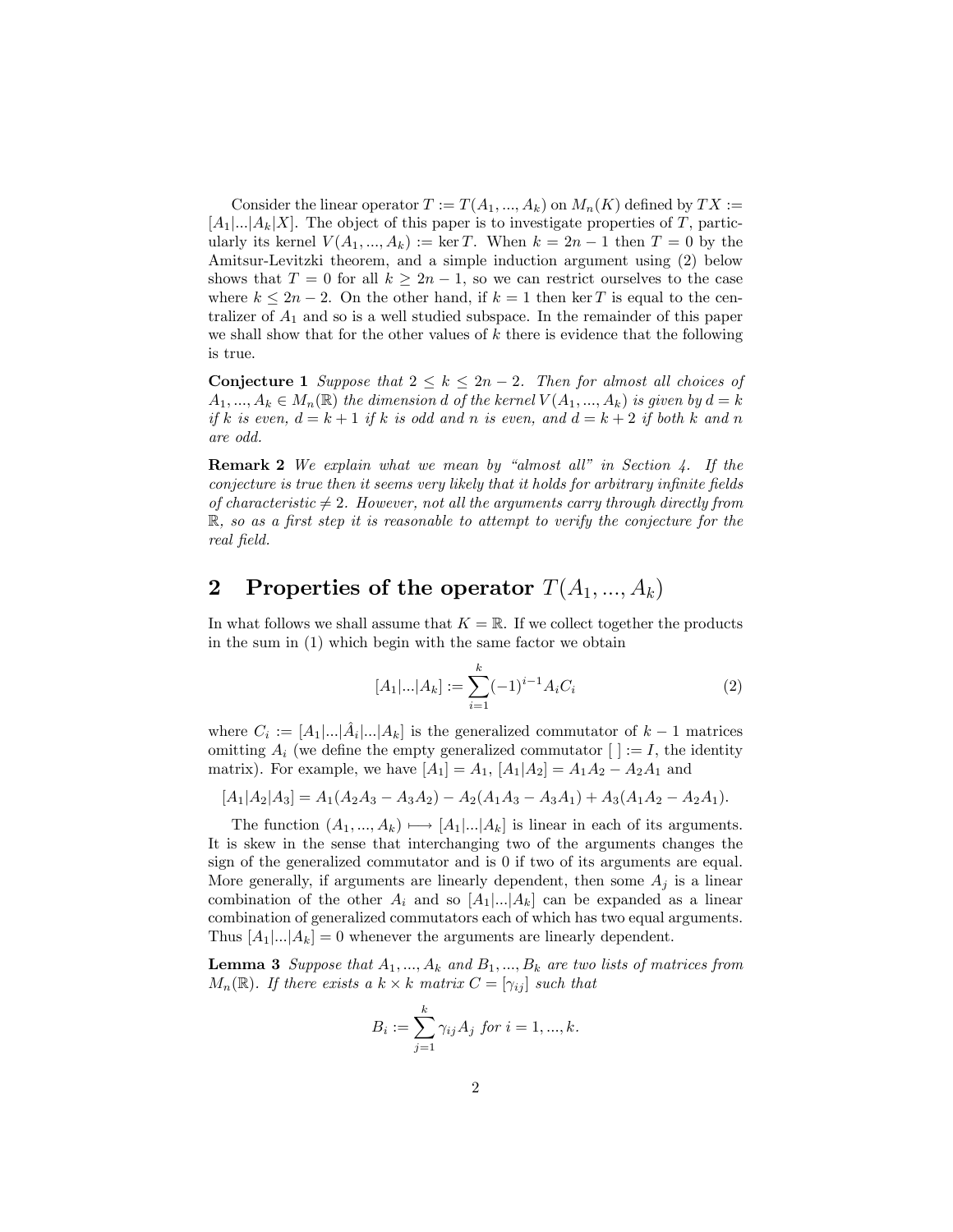$Then [B_1]...|B_k] = (\det C)[A_1]...|A_k].$ 

Proof. Since the generalized commutator is multilinear we have

$$
[B_1|...|B_k] = \sum \gamma_{1j_1}...\gamma_{kj_k} [A_{j_1}|...|A_{j_k}]
$$

where the sum is over all  $(j_1, ..., j_k) \in [1, ..., k]^k$ . Since a generalized commutator with at least two equal arguments is  $0$  we can restrict the last sum to  $k$ -tuples of the form  $(j_1, ..., j_k) = (\pi(1), ..., \pi(k))$  where  $\pi$  runs over all permutations of  $[1, ..., k]$ . Thus

$$
[B_1|...|B_k] = \sum_{\pi} \gamma_{1\pi(1)}...\gamma_{k\pi(k)}[A_{\pi(1)}|...|A_{\pi(k)}] = (\det C)[A_1|...|A_k]
$$

Since  $[A_{\pi(1)}|...|A_{\pi(k)}] = sgn(\pi)[A_1|...|A_k]$  by the skew property.

**Remark 4** The transformation given in the lemma reflects the property that there is a factorization of the linear mapping defined by the generalized commutator through the exterior product. More precisely there are linear mappings  $M_n(\mathbb{R})^k \to \bigwedge^k M_n(\mathbb{R}) \to M_n(\mathbb{R})$  given by  $(A_1, ..., A_k) \mapsto A_1 \wedge ... \wedge A_k \mapsto$  $[A_1]...A_k]$  because the generalized commutator is multilinear and skew.

Write  $Sub(A_1, ..., A_k)$  to denote the subspace of  $M_n(\mathbb{R})$  spanned by  $A_1, ..., A_k$ .

**Lemma 5** Given k matrices  $A_1, ..., A_k \in M_n(\mathbb{R})$  we have:

(a)  $Sub(A_1, ..., A_k) \subseteq V(A_1, ..., A_k);$ 

(b) if  $A_1, ..., A_k$  are linearly dependent, then  $T(A_1, ..., A_k) = 0$ , so  $V(A_1, ..., A_k) =$  $M_n(F);$ 

(c) if  $A_1, ..., A_k$  are linearly independent, then  $V(A_1, ..., A_k)$  depends only on the subspace  $Sub(A_1, ..., A_k)$  and not on a particular basis;

(d) if k is odd, then  $V(A_1, ..., A_k)$  contains the centralizer of  $Sub(A_1, ..., A_k)$ .

**Proof.** (a) If  $X = A_j$  then  $TX = [A_1]...|A_k|X] = 0$  because the generalized commutator has a repeated argument. Thus each  $A_i \in V(A_1, ..., A_k)$  and (a) follows.

(b) If  $A_1, ..., A_k$  are linearly dependent then  $A_1, ..., A_k, X$  are linearly dependent and so  $[A_1]...A_k|X] = 0$  for all X.

(c) If  $B_1, ..., B_k$  is a second basis for  $Sub(A_1, ..., A_k)$ , then by Lemma 3 there is an invertible  $(k + 1) \times (k + 1)$  matrix C of the form

$$
C=\left[\begin{array}{cc} C_0 & 0 \\ 0 & 1\end{array}\right]
$$
 where  $C_0$  is an invertible  $k\times k$  block

such that  $[B_1,...,B_k]X$  =  $(\det C)[A_1,...,A_k]X$  for all  $X \in M_n(\mathbb{R})$ . Hence  $V(B_1, ..., B_k) = V(A_1, ..., A_k).$ 

(d) Suppose k is odd and that  $A_{k+1}$  lies in the centralizer of  $Sub(A_1, ..., A_k)$ . We have to show that  $[A_1]...A_k|A_{k+1}]=0$ . To do this we classify the permutations  $\pi$  of  $[1, ..., k+1]$  into two classes,  $\Pi_1$  and  $\Pi_2$ , according to whether the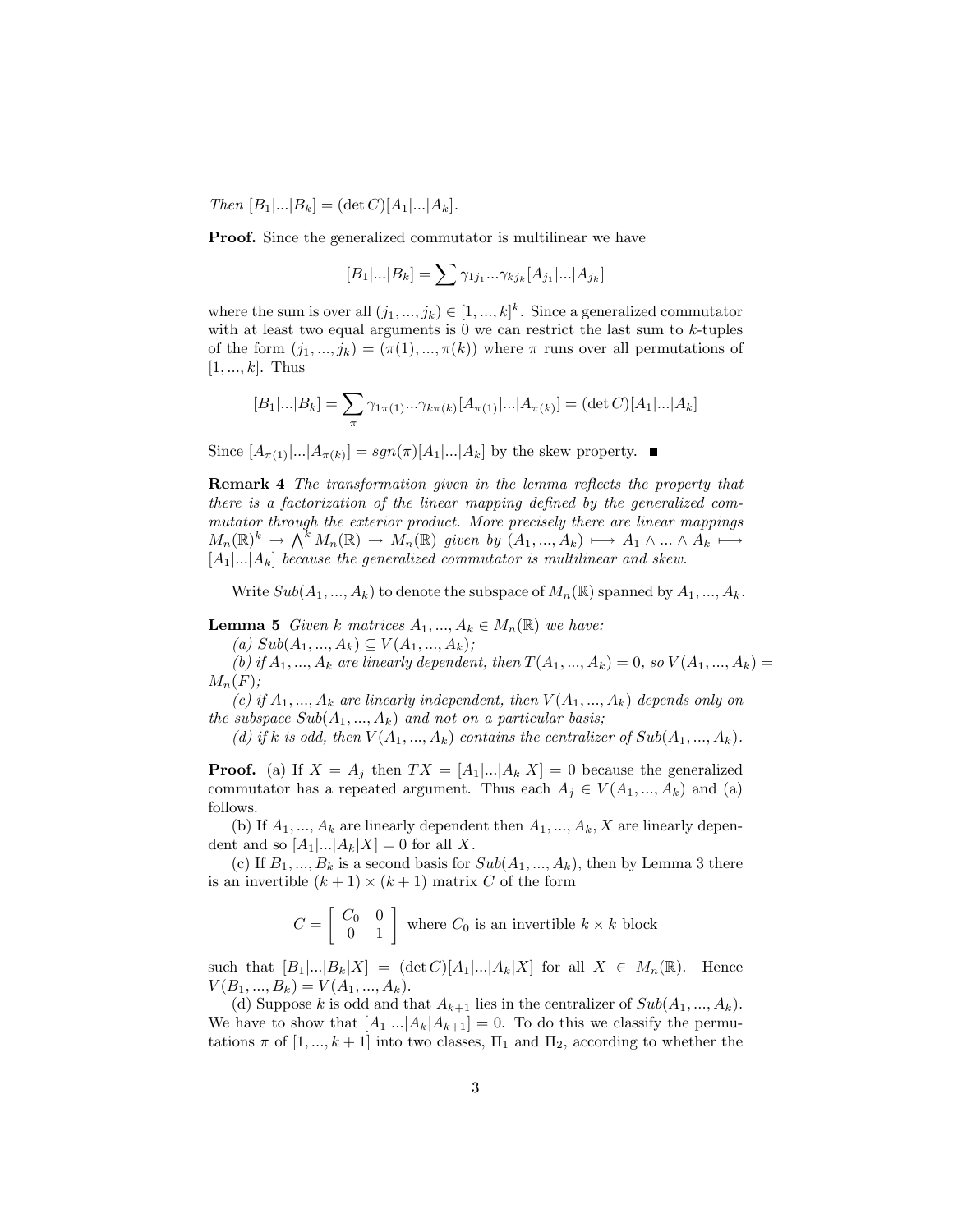integer  $\pi^{-1}(k+1)$  is odd or even. Since  $k+1$  is even,  $|\Pi_1| = |\Pi_2|$  and we have a bijection  $\Pi_1 \to \Pi_2$  defined as follows. If  $\pi \in \Pi_1$  then by definition there exists an odd integer i such that  $\pi(i) = k + 1$ . Since  $k + 1$  is even,  $i + 1 \leq k + 1$ and so we can define a permutation  $\pi'$  by  $\pi'(i) = \pi(i + 1), \pi'(i + 1) = \pi(i)$  $(= k + 1)$  and  $\pi'(j) = \pi(j)$  for all  $j \neq i, i + 1$ . Clearly  $\pi' \in \Pi_2$  and it is readily verified that the mapping  $\pi \mapsto \pi'$  is a bijection of  $\Pi_1$  onto  $\Pi_2$  since  $|\Pi_1| = |\Pi_2|$ . Now  $sgn(\pi) = -sgn(\pi')$  and  $A_{\pi(i)} = A_{\pi'(i+1)} = A_{k+1}$  centralizes  $Sub(A_1, ..., A_k)$  by hypothesis, so we have  $sgn(\pi)A_{\pi(1)}...A_{\pi(i)}A_{\pi(i+1)}...A_{\pi(k+1)}+$  $sgn(\pi')A_{\pi'(1)}...A_{\pi'(i)}A_{\pi'(i+1)}...A_{\pi'(k+1)} = 0$ . Thus in the expansion of the type (1) for  $[A_1]...A_k] A_{k+1}$  the terms in the sum can be collected in mutually cancelling pairs, and so  $[A_1 |...|A_k | A_{k+1}] = 0$  are required.

**Remark 6** 1. If k is even and  $A_{k+1}$  centralizes  $Sub(A_1, ..., A_k)$ , then it follows from (2) that  $[A_1|...|A_k|A_{k+1}] = \sum_{i=1}^{k+1} (-1)^{i-1} A_i C_i = (-1)^k A_{k+1}[A_1|...|A_k]$ since  $C_i = 0$  for each  $i \neq k+1$  by part (d) of the lemma.

2. Since  $[A_1]...|A_k|X]' = [X'|A'_k)...A'_1] = \pm [A'_1]...|A'_k|X']$  where ' denotes the transpose, the subspace  $V(A'_1, ..., A'_k)$  consists of the transposes of the matrices in  $V(A_1, ..., A_k)$ .

# 3 The matrix for  $T(A_1, ..., A_k)$

The operator  $T = T(A_1, ..., A_k)$  acts on the n<sup>2</sup>-dimensional space  $M_n(\mathbb{R})$ . We describe a matrix for T over the standard basis of  $M_n(\mathbb{R})$  in terms of Kronecker products.

For each sublist  $\Lambda = i_1 < ... < i_s$  of  $[1, 2, ..., k]$  define  $c(\Lambda) := [A_{i_1} | ... | A_{i_s}]$ and denote the complementary sublist of  $\Lambda$  by  $\overline{\Lambda}$ . Then we can rewrite the generalized commutator

$$
[A_1|...|A_k|X] = \sum_{\Lambda} \sigma(\Lambda) c(\bar{\Lambda}) X c(\Lambda)
$$

where the sum is over all  $2^k$  sublists  $\Lambda$  of  $[1, 2, ..., k]$  and  $\sigma(\Lambda)$  is the sign of the permutation  $\lambda : [1, 2, ..., k + 1] \longmapsto [\bar{\Lambda}, (k + 1), \Lambda]$ . For example, if  $k = 2$  then

$$
[A_1|A_2|X] = [A_1|A_2]X - [A_1]X[A_2] + [A_2]X[A_1] + X[A_1|A_2].
$$

Let  $E_{ij}$  be the  $n \times n$  matrix whose  $(i, j)$ th entry is 1 and whose remaining entries are 0. For each  $C \in M_n(\mathbb{R})$  we define  $vec(C)$  to be the  $n^2$ -column vector whose entries represent C in terms of the basis  $E_{11}, E_{21}, ..., E_{n1}, ..., E_{1n}, E_{2n}, ..., E_{nn}$ (so  $vec(C)$  is obtained by stacking the successive columns  $c_1, ..., c_n$  of C). It is known (see, for example, [5, Sect. 4.3]) that  $vec(AXB) = (B' \otimes A)vec(X)$  where B' is the transpose of  $B = [\beta_{ij}]$  and the Kronecker product  $\otimes$  is given by

$$
B' \otimes A = \begin{bmatrix} \beta_{11}A & \beta_{21}A & \dots & \beta_{n1}A \\ \beta_{12}A & \beta_{22}A & \dots & \beta_{n2}A \\ \vdots & \vdots & & \vdots \\ \beta_{1n}A & \beta_{2n}A & \dots & \beta_{nn}A \end{bmatrix}.
$$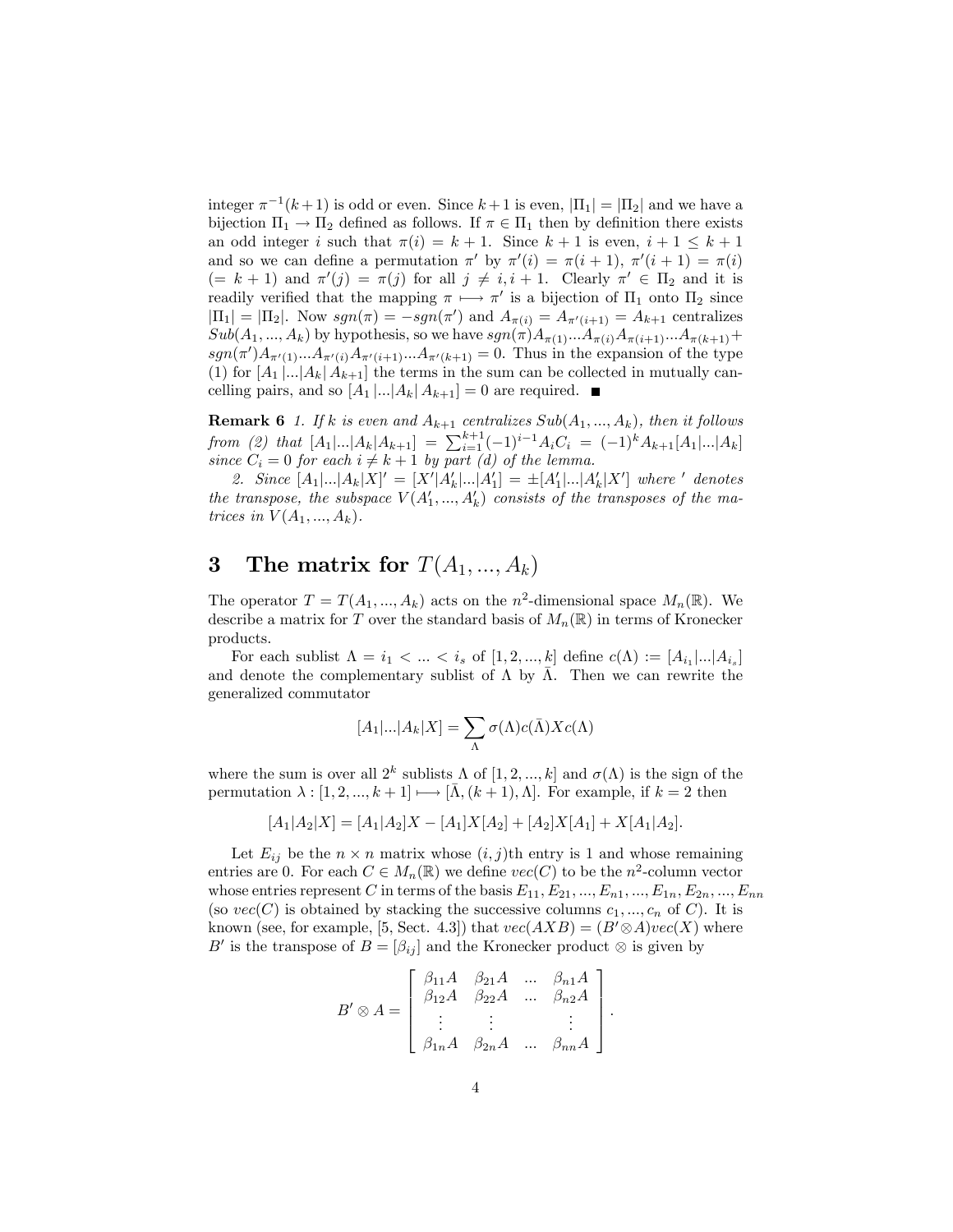Thus the expression above for  $[A_1|...|A_k|X]$  shows that the  $n^2 \times n^2$  matrix

$$
M = M(A_1, ..., A_k) := \sum_{\Lambda} \sigma(\Lambda) c(\Lambda)' \otimes c(\bar{\Lambda})
$$
 (3)

satisfies

$$
vec([A_1|...|A_k|X]) = Mvec(X)
$$

and hence  $M$  is the matrix for  $T$  over the given basis.

Next note that  $\sigma(\Lambda) = \sigma(\bar{\Lambda})$  or  $-\sigma(\bar{\Lambda})$  according to whether the permutation which takes  $[\Lambda, k + 1, \Lambda]$  to  $[\Lambda, k + 1, \Lambda]$  is even or odd. If  $|\Lambda| = s$  then the permutation which maps  $[\bar{\Lambda}, k + 1, \Lambda]$  onto  $[k + 1, \Lambda, \bar{\Lambda}]$  can be obtained by  $(k-s)(s+1)$  interchanges, and similarly the permutation which maps  $[k+1,\Lambda,\bar{\Lambda}]$ onto  $[\Lambda, k+1, \overline{\Lambda}]$  can be obtained with s interchanges. This shows that  $\sigma(\Lambda) =$  $\sigma(\Lambda)$  or  $-\sigma(\Lambda)$  according to whether  $(k - s)(s + 1) + s$  is even or odd. Hence  $\sigma(\Lambda) = \sigma(\bar{\Lambda})$  if k and s are both even; otherwise  $\sigma(\Lambda) = -\sigma(\bar{\Lambda})$ .

Now [5, Cor. 4.3.10] shows that there is an  $n^2 \times n^2$  permutation matrix  $P \in M_{n^2}(\mathbb{R})$  such that  $P = P^{-1} = P'$  and  $P'(A \otimes B)P = B \otimes A$  for every pair  $(A, B)$  of  $n \times n$  matrices; moreover P is unique and in terms of the basis above is given by  $P := \sum_{i=1}^n \sum_{j=1}^n E_{ij} \otimes E'_{ij}$  (an  $n \times n$  block matrix whose  $(i, j)$ th block equals  $E'_{ij}$ ). Thus

$$
P'MP = \sum_{\Lambda} \sigma(\Lambda)c(\overline{\Lambda}) \otimes c(\Lambda)' = \left(\sum_{\Lambda} \sigma(\Lambda)c(\overline{\Lambda})' \otimes c(\Lambda)\right)'.
$$

Since  $M = \sum_{\Lambda} \sigma(\bar{\Lambda}) c(\bar{\Lambda})' \otimes c(\Lambda)$  (replacing  $\Lambda$  by  $\bar{\Lambda}$ ), it follows that

$$
P'MP = -M' \text{ if } k \text{ is odd.} \tag{4}
$$

#### 4 Generic matrices

A list  $A_1, ..., A_k$  of matrices in  $M_n(\mathbb{R})$  is called *generic* if the  $kn^2$  entries in these matrices are algebraically independent over Q (compare [3]). Similarly a list of column vectors  $a_1, ..., a_k \in \mathbb{R}^m$  is generic if their km entries are algebraically independent over  $\mathbb Q$ . We observe that if  $k \leq m$  then a generic  $m \times k$  matrix B has rank k since the determinant of the  $k \times k$  submatrix formed from the first k rows of B is a nonzero polynomial in the entries. It follows that when  $k \leq m$ every generic list of  $k$  vectors in  $\mathbb{R}^m$  is linearly independent.

Let  $A_1, ..., A_k \in M_n(\mathbb{R})$  be a generic list of matrices and  $\Phi$  be the set of entries of these matrices. Each mapping  $\Phi \to \mathbb{R}$  is called a *specialization*. If  $\tilde{A}_1, ..., \tilde{A}_k$  be another list in  $M_n(\mathbb{R})$  of the same length, then the specialization defined by  $A_i \mapsto \tilde{A}_i$   $(i = 1, ..., k)$  defines a unique Q-algebra homomorphism of  $\mathbb{Q}[A_1, ..., A_k]$  onto  $\mathbb{Q}[\tilde{A}_1, ..., \tilde{A}_k]$ . This homomorphism is an isomorphism if  $\tilde{A}_1, ..., \tilde{A}_k$  is also a generic list since the inverse mapping is also a Q-homomorphism. Let  $\nu(n, k)$  be the dimension of the kernel of  $T(A_1, ..., A_k)$ (clearly  $\nu(n, k)$  is independent of the particular choice of generic matrices).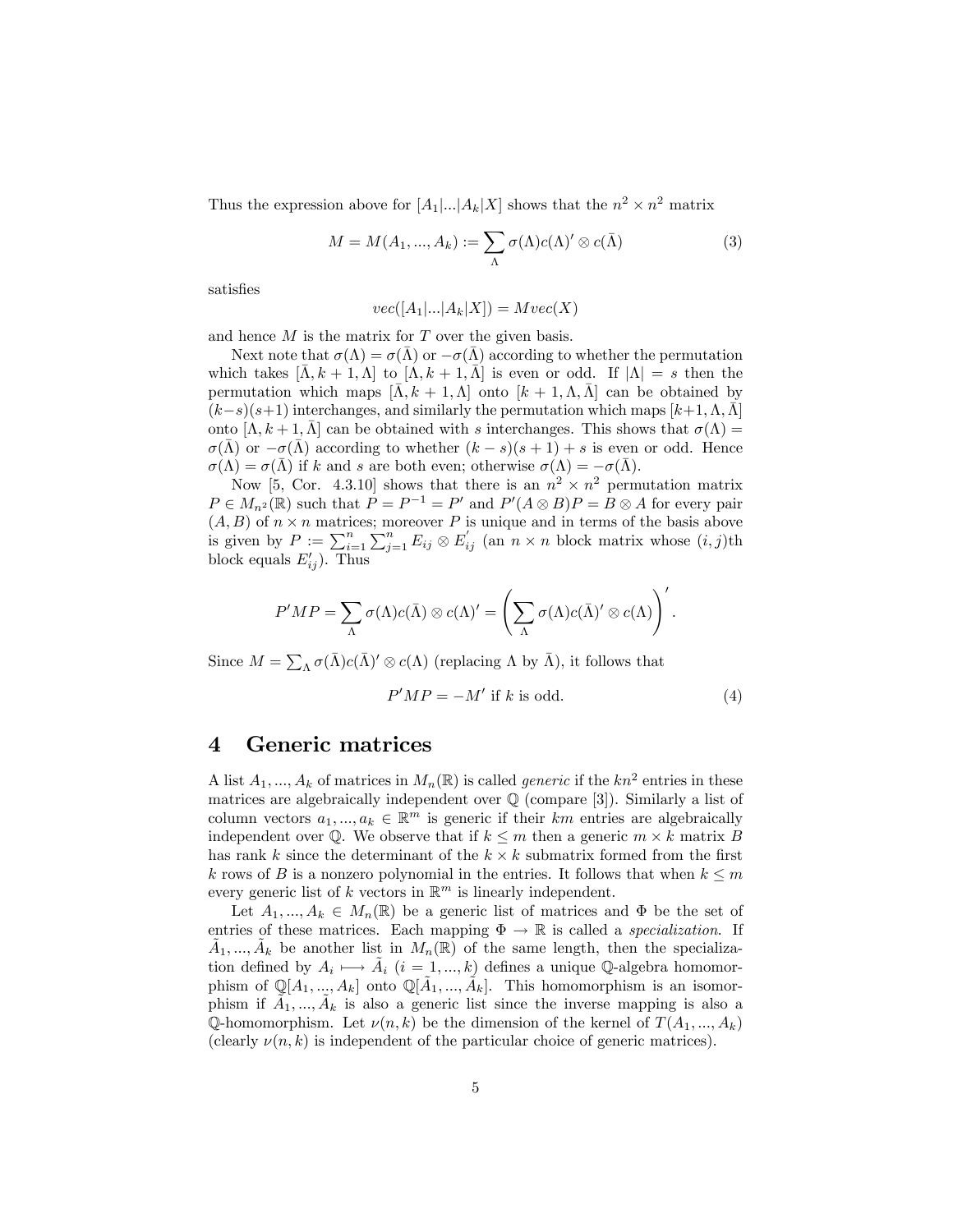The matrix  $M(A_1, ..., A_k)$  defined in (3) has entries in the polynomial ring  $\mathbb{Q}[\Phi]$  and has rank  $r := n^2 - \nu(n, k)$ . This means that each  $(r + 1) \times (r + 1)$ submatrix of  $M(A_1, ..., A_k)$  has determinant 0 but there exists at least one  $r \times r$ submatrix with nonzero determinant  $\Delta(A_1, ..., A_k) \in \mathbb{Q}[\Phi]$ . Since the specialization  $A_i \longmapsto \tilde{A}_i$   $(i = 1, ..., k)$  maps  $M(A_1, ..., A_k)$  onto  $M(\tilde{A}_1, ..., \tilde{A}_k)$  the rank of  $M(\tilde{A}_1, ..., \tilde{A}_k)$  is at most r for all  $\tilde{A}_1, ..., \tilde{A}_k \in M_n(\mathbb{R})$ . Moreover a sufficient condition for its rank to equal r is given by  $\Delta(\tilde{A}_1, ..., \tilde{A}_k) \neq 0$ . This shows that the dimension of the kernel of  $T(\tilde{A}_1, ..., \tilde{A}_k)$  is at least  $\nu(n, k)$ , and that it is equal to  $\nu(n,k)$  whenever  $\Delta(\tilde{A}_1, ..., \tilde{A}_k) \neq 0$  holds. Note that  $\Delta(A_1, ..., A_k)$  is a  $\mathbb Q$ -polynomial expression in the entries of the  $A_i$ . Summing up we have the following facts about the dimension of  $V(A_1, ..., A_k) = \ker T(A_1, ..., A_k)$ .

**Lemma 7** For all positive integers k and n there exists an integer  $\nu(n, k)$  and a nonzero rational polynomial  $\psi$  in kn<sup>2</sup> variables such that:

(a) the dimension of  $V(A_1, ..., A_k)$  is at least  $\nu(n, k)$  for each list  $A_1, ..., A_k$ of length k in  $M_n(\mathbb{R})$ ;

(b) the dimension of  $V(A_1,...,A_k)$  is exactly  $v(n,k)$  if  $A_1,...,A_k$  is a generic list of matrices;

(c) the dimension of  $V(A_1,...,A_k)$  is exactly  $\nu(n,k)$  whenever the value of  $\psi$  is nonzero for the list of entries of  $A_1, ..., A_k$ .

**Corollary 8** Let  $\psi$  have total degree d and choose  $\epsilon > 0$ . Then for each finite subset S of  $\mathbb R$  with  $|S| > d/\varepsilon$  and random choices of  $A_1, ..., A_k$  with entries in S, the probability that  $\dim V(A_1, ..., A_k) = \nu(n, k)$  is at least  $1 - \varepsilon$ . In particular, in this sense, if R is any nonzero subring of  $\mathbb R$  (necessarily infinite), then dim  $V(A_1, ..., A_k) = \nu(n, k)$  for "almost all"  $A_1, ..., A_k \in M_n(R)$ .

**Proof.** Schwartz [12] shows that, if  $\varphi(x_1, ..., x_m)$  is a nonzero polynomial of total degree d over any field  $F$  and  $S$  is a finite subset of  $F$ , then the proportion of points in  $S^m$  at which  $\varphi$  vanishes is not greater than  $d/|S|$  (similar ideas appear in [14]). Now suppose  $\psi$  has total degree d. Then Schwartz's lemma shows that for each  $\varepsilon > 0$  and each finite  $S \subseteq \mathbb{R}$  with  $|S| > d/\varepsilon$ , the probability that  $\psi$  has a nonzero value at a random point in  $S^{kn^2}$  is  $> 1 - \varepsilon$ . Thus (c) shows that in this sense dim  $V(A_1, ..., A_k) = \nu(n, k)$  for almost all lists  $A_1, ..., A_n \in M_n(R)$ . The set of exceptions also has Lebesgue measure 0 in  $M_n(\mathbb{R})^k$ .

We can prove some lower bounds for  $\nu(n, k)$ .

**Lemma 9** Let  $n$  and  $k$  be positive integers. Then

(a)  $\nu(n, 1) = n$  for all n; (b)  $\nu(n, k) \geq k$  for  $2 \leq k \leq 2n - 2$ ; (c)  $\nu(n, k) \geq \nu(n, k + 1) \geq k + 1$  if k is odd and  $3 \leq k \leq 2n - 2$ ; (d)  $\nu(n, k) \geq k + 2$  if k and n are both odd and  $3 \leq k \leq 2n - 2$ ; (e)  $\nu(n,k) = n^2$  if  $k \ge 2n - 1$ .

**Proof.** (a) If  $k = 1$  then  $T(A_1)X = A_1X - XA_1$  and so  $V(A_1)$  is the centralizer of  $A_1$ . It is well known that the dimension of the centralizer of an  $n \times n$  matrix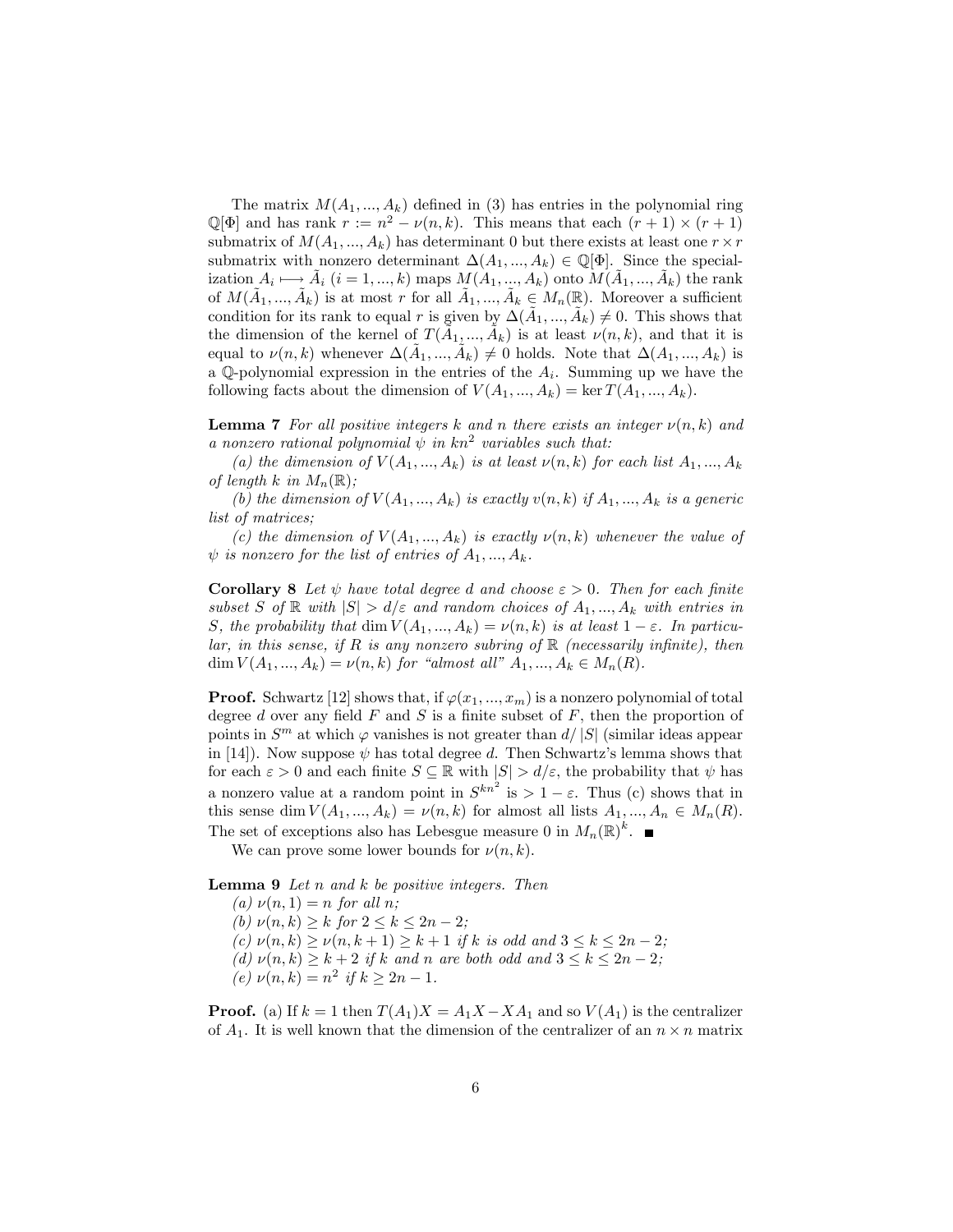$A_1 \in M_n(\mathbb{R})$  is always at least n and it is exactly n if and only if  $A_1$  is a cyclic (= nonderogatory) matrix (see, for example, [4, Sect. 3.2.4]). Hence  $\nu(n, 1) = n$ .

(b) Suppose that  $2 \leq k \leq 2n-2$  (so  $n \geq 2$ ). As noted above, if  $k \leq m$ , then a generic list of k vectors in  $\mathbb{R}^m$  is linearly independent; in particular a generic list of k matrices in  $M_n(\mathbb{R})$  is linearly independent if  $k \leq 2n - 2 \leq n^2$ . Hence Lemma 5(a) shows that  $\nu(n, k) \geq k$ .

(c) Suppose that k is odd and  $3 \leq k \leq 2n - 2$ . Then from the remark following Lemma 5 we see that

$$
[A_1|...|A_k|I|X] = -[A_1|...|A_k|X|I] = -[A_1|...|A_k|X]
$$

because I centralizes  $Sub(A_1, ..., A_k, X)$ . Taking a generic list  $A_1, ..., A_k$  of matrices in  $M_n(\mathbb{R})$ , we have

$$
\nu(n,k) = \dim V(A_1, ..., A_k) = \dim V(A_1, ..., A_k, I) \ge \nu(n, k+1).
$$

Thus  $\nu(n, k) \geq k + 1$  by (b).

(d) Suppose that both n and k are odd with  $3 \leq k \leq 2n-2$ . Let  $A_1, ..., A_k \in$  $M_n(\mathbb{R})$  be a generic list of k matrices and consider  $M = M(A_1, ..., A_k)$ . Then (4) shows that  $MP = -PM' = -(MP)'$  since  $P = P^{-1} = P'$ . Since P is invertible, the dimension of the nullspace of MP is equal to the dimension  $\nu(n, k)$  of the null space of M. The skew symmetric matrix  $MP$  is diagonalizable over  $\mathbb C$ and 0 is its only real eigenvalue. Thus  $MP$  has an even number of nonzero eigenvalues. Because MP is diagonalizable,  $\nu(n, k)$  is equal to the multiplicity of 0 as an eigenvalue of  $MP$ , and therefore  $\nu(n, k) \equiv n^2 \pmod{2}$ . By hypothesis n and  $k \geq 3$  are both odd, so  $\nu(n, k)$  is odd and  $\nu(n, k) \geq k + 1$  by (c). Since  $k + 1$  is even we conclude that  $\nu(n, k) \geq k + 2$ .

(e) This follows from the Amitsur-Levitzki theorem.

**Definition 10** Define  $\nu_0(n,1) := n$  and  $\nu_0(n,k) := n^2$  if  $k \geq 2n - 1$ . For  $2 \leq k \leq 2n-2$  define

$$
\nu_0(n,k) := \begin{cases}\nk & \text{if } k \text{ is even} \\
k+1 & \text{if } k \text{ is odd and } n \text{ is even} \\
k+2 & \text{if } k \text{ is odd and } n \text{ is odd}\n\end{cases}
$$

Then Lemma 9 shows that  $\nu(n, k) \geq \nu_0(n, k)$  for all positive integers n and k, and equality holds for  $k = 1$  and for  $k \geq 2n - 1$ . Our conjecture (see the Introduction) is that equality holds for all  $n$  and  $k$ .

Since  $\nu_0(n, k)$  is a lower bound for dim  $V(A_1, ..., A_k)$  for all  $A_1, ..., A_k \in$  $M_n(\mathbb{R})$ , in order to prove the conjecture for a particular pair  $(n, k)$  it is enough to show that there is at least one list of length k in  $M_n(\mathbb{R})$  such that dim  $V(A_1, ..., A_k)$  $\nu_0(n, k)$ ; this shows that  $\nu_0(n, k)$  is the greatest lower bound for  $V(A_1, ..., A_k)$ and hence equal to  $\nu(n, k)$ . On the other hand, if the conjecture is true then this equality will hold for "almost all" lists of length k in  $M_n(\mathbb{Z})$ , for example, so it should not be hard to find suitable  $A_1, ..., A_k$ . The difficulty lies in proving that dim  $V(A_1, ..., A_k) = \nu_0(n, k)$  for a suitable choice of  $A_1, ..., A_k$ .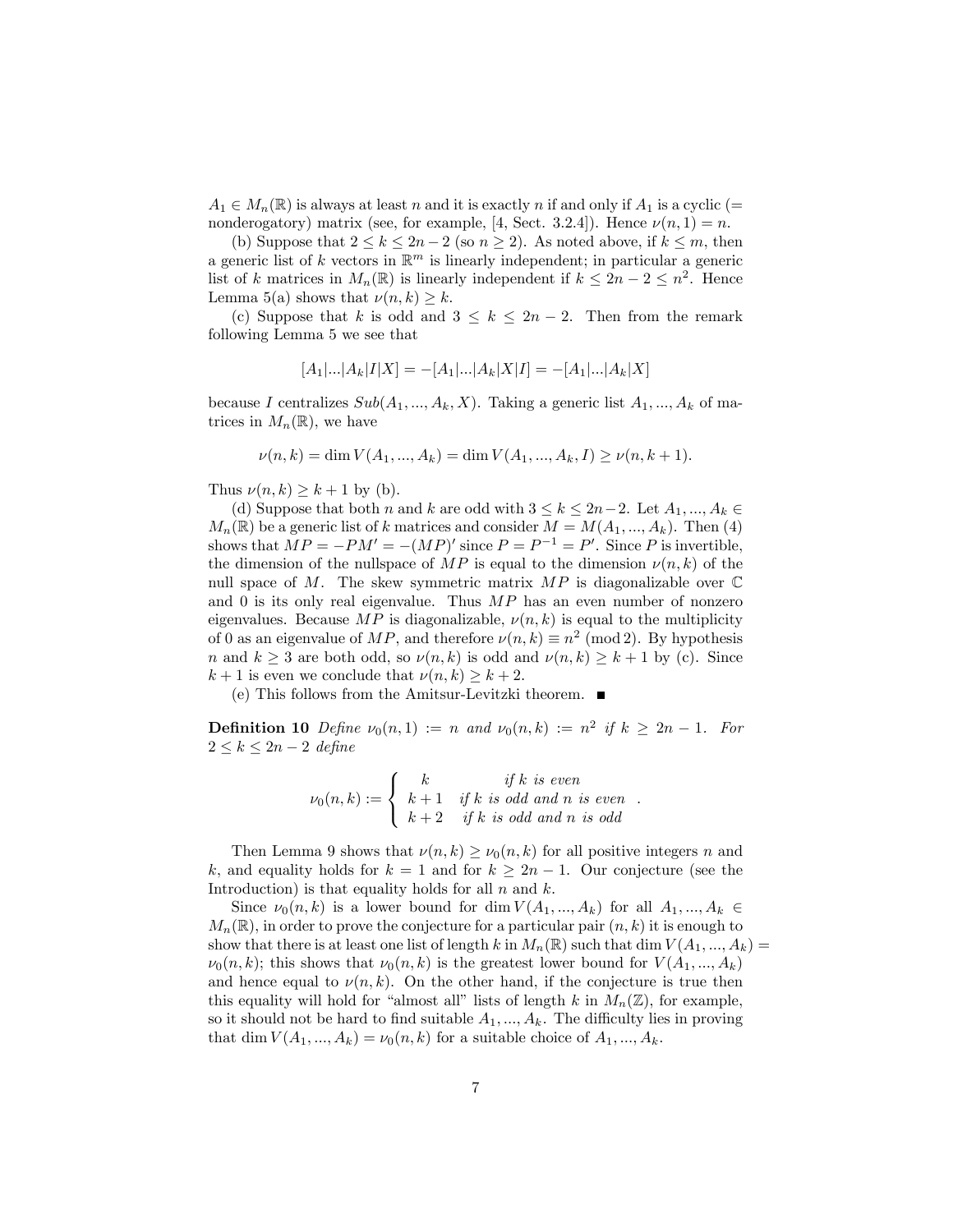## 5 Verification of the conjecture for small values of  $n$  and  $k$

We wrote simple programs to compute generalized commutators and used these to compute the  $n^2 \times n^2$  matrix  $M(A_1, ..., A_k)$  given by (3). The complexity of this calculation is dominated by the matrix multiplications and there are approximately  $(k+1)!$  of these. The time to multiply two  $n \times n$  matrices together using ordinary matrix multiplication is proportional to  $n^3$ , so the complexity of computing  $M(A_1, ..., A_k)$  is roughly proportional to  $n^{3(k+1)!}$ . The nullspace for  $M(A_1, ..., A_k)$  was computed using a program with complexity roughly proportional to  $(n^2)^3 = n^6$ . The calculations have to be done using exact arithmetic since the nullspace computation quickly degrades if floating point is used. The computations were carried out independently in MATLAB and J [6].

For  $n \leq 8$  and  $2 \leq k \leq \min(2n - 2, 8)$ , we chose random values from the set  $\{0, 1, 2\}$  as entries for the matrices  $A_i$  and quickly found examples for which  $\dim V(A_1,...,A_k) = \nu_0(n,k)$  (in almost all cases at the first attempt). This illustrates the fact that the estimate in Corollary  $8$  for the size of  $S$  is sometimes excessive. It is not clear how feasible it is to extend these computations since the calculations become much slower as  $k$  and  $n$  grow. Our results are given in the table below and show that the conjecture in true in this range.

| Values of $\nu(n,k)$ |  |  |  |  |
|----------------------|--|--|--|--|
|----------------------|--|--|--|--|

| $n \backslash k$ |                | 2              | 3              |          | 5.       | 6        |           |           |
|------------------|----------------|----------------|----------------|----------|----------|----------|-----------|-----------|
| $\overline{2}$   | $2^c$          | $\mathfrak{D}$ | $4^{al}$       | $4^{al}$ | $4^{al}$ | $4^{al}$ | $4^{al}$  | $4^{al}$  |
| 3                | 3 <sup>c</sup> | 2              | 5              | 4        | $9^{al}$ | $9^{al}$ | $Q^{al}$  | $9^{al}$  |
| 4                | $4^c$          | 2              | 4              |          | 6        | 6        | $16^{al}$ | $16^{al}$ |
| 5                | $5^c$          | 2              | 5              | 4        | 7        | 6        | 9         | 8         |
| 6                | 6 <sup>c</sup> | 2              | $\overline{4}$ |          | 6        | 6        | 8         | 8         |
|                  | $7^c$          | 2              | 5              | 4        | 7        | 6        | 9         | 8         |
| 8                | $8^c$          | 2              | 4              |          | 6        | 6        | 8         | 8         |
|                  |                |                |                |          |          |          |           |           |

c cyclic matrix al Amitsur-Levitzki Theorem

Remark 11 As we saw in Lemma 9, if n is even and k is odd and the kernel  $V(A_1, ..., A_k)$  of  $T(A_1, ..., A_k)$  has dimension  $\nu_0(n, k) = k+2$ , then  $V(A_1, ..., A_k)$ contains  $k + 1$  linearly independent elements, namely,  $A_1, ..., A_k, I$ . In general we do not know how to construct a further matrix, say  $C$ , to complete a basis for  $V(A_1,...,A_k)$  since the proof in the lemma is only an existence proof. In the calculations we have made for a basis of  $V(A_1,...,A_k)$  in this situation, the matrix  $C$  we obtain has no obvious relation to the input (informally we refer to C as a monster matrix). It would be interesting to be able to describe the form of this monster matrix.